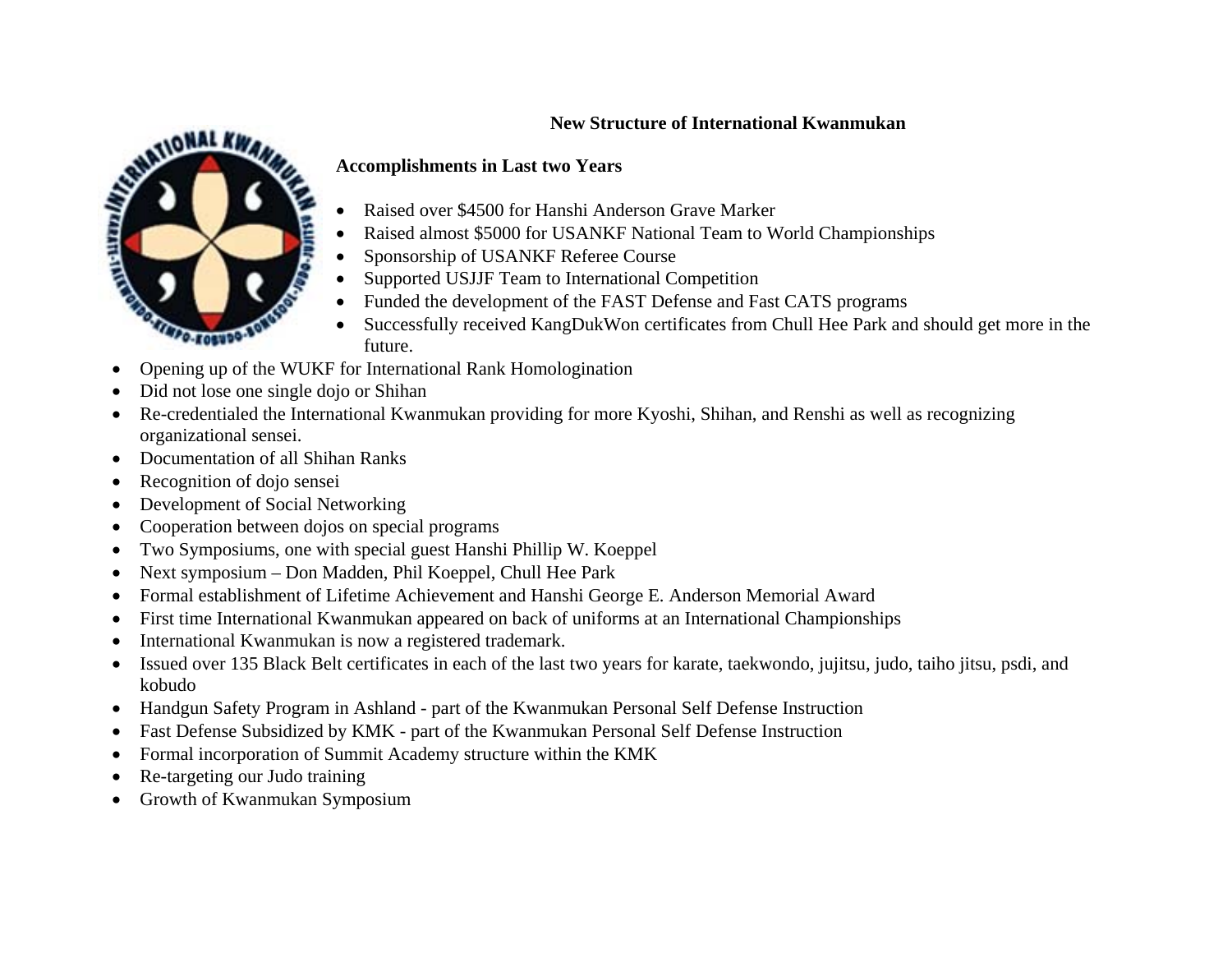Travel last 4 months to

- St. Albans, WV For USJJF Nationals
- Peoria, Ill For USKK Nationals (Phil Koeppel)
- Arlington, Texas For USANKF Nationals (Olympic Karate)
- San Paolo, Brazil for WUKF Pan American Championships for Children

This travel has been important in showing the US and the World that the International Kwanmukan (us) is a force to be recognized and will not go away.

When George Anderson started the Central Taekwondo Association, it was the first American taekwondo organization separate from the Koreans. It was a hard uphill climb for respect having an American declare an organization. When he declared a style, this had ramifications especially with the Japanese but not so much as the Koreans. This battle for recognition is still being fought and will go on far longer then us. We know what we have started and we must educate others as to our legitimacy and encourage others to join our organizations.

What is a system? It is a method of teaching and learning the martial arts. What is a style? It is the result of systematic training.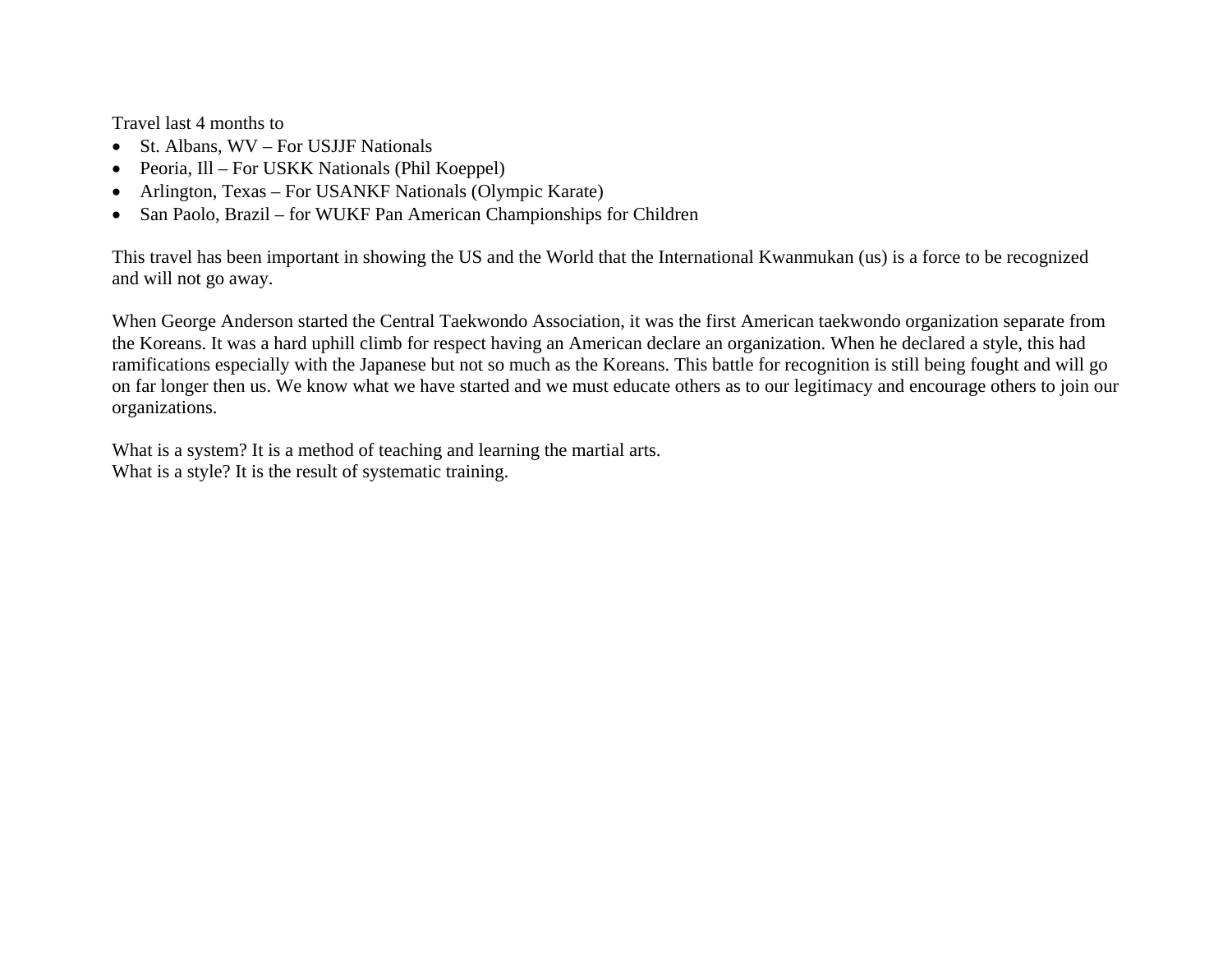#### **Corporate Structure**

- Change name of USA Karate Foundation to International Kwanmukan
- Move USA Karate life members and trademark ownership back to USA Karate Federation
- USA Karate Foundation will conduct a search and create a business board to manage the affairs of International Kwanmukan. Once that board is approved, then control of the foundation will be transferred to the new board. For the new board we will seek a balance of attorneys, accountants and other professionals and diversification. Shihan will have control of the technical side of karate not the business side

Shihan will have a representative on the Board

## **Life Membership**

The International Kwanmukan will institute a Life Membership. The cost for a Life Membership will be \$350. To be eligible for a life membership, the member must agree to a life long commitment to the martial arts. Our goal here is not to get a lot of money. We are targeting only 100 Life Members. This will give us a fund of \$35,000 which will not be spent but will create financial strength and fall back for the International Kwanmukan. That is, the principal will be protected and this fund will provide financial stability.

### **Ranking Program**

The International Kwanmukan will continue to issue ranking through the International Kwanmukan and its cooperating organizations

| Karate – International Kwanmukan and USA Karate     | <b>USAKF</b> goes directly to USAKF                         |  |  |  |  |  |  |
|-----------------------------------------------------|-------------------------------------------------------------|--|--|--|--|--|--|
| Federation and World Union of Karatedo Federations  | WUKF goes through USAKF to WUKF                             |  |  |  |  |  |  |
| Taekwondo – Central Taekwondo Association,          | CTA and CMK are accounted for through the USAKF. Kangdukwon |  |  |  |  |  |  |
| Changmukwan and Kangdukwon                          | funds go directly to Mr. Park                               |  |  |  |  |  |  |
| Jujitsu – International Kwanmukan and USJJF         | USJJF goes directly to USJJF                                |  |  |  |  |  |  |
| Judo - International Kwanmukan, Traditional Kodokan | TKJ goes directly to TJK                                    |  |  |  |  |  |  |
| Judo and USJA                                       | USJA goes directly to USJA                                  |  |  |  |  |  |  |
| Kobudo – World Kobudokan Federation                 | <b>Accounted for under USAKF</b>                            |  |  |  |  |  |  |

Additionally the International Kwanmukan will support the activities of the PSDI.

| $. • \bullet$<br><b>DCD</b><br>$\sim$<br>.<br>tification<br>Лr | TT <sub>0</sub><br><i>JSAKF</i><br>TT1<br>$\overline{r}$<br>$\sqrt{ }$<br>$^{\prime}$ /SK $\sim$<br>raditional<br>Part of T<br>1 hrough |  |  |  |  |
|----------------------------------------------------------------|-----------------------------------------------------------------------------------------------------------------------------------------|--|--|--|--|
| $\mathbf{r}$<br>$\mathbf{r}$<br>.<br>Taiho Jitsu.              | <b>USAKF</b><br>T1<br>1 hrough                                                                                                          |  |  |  |  |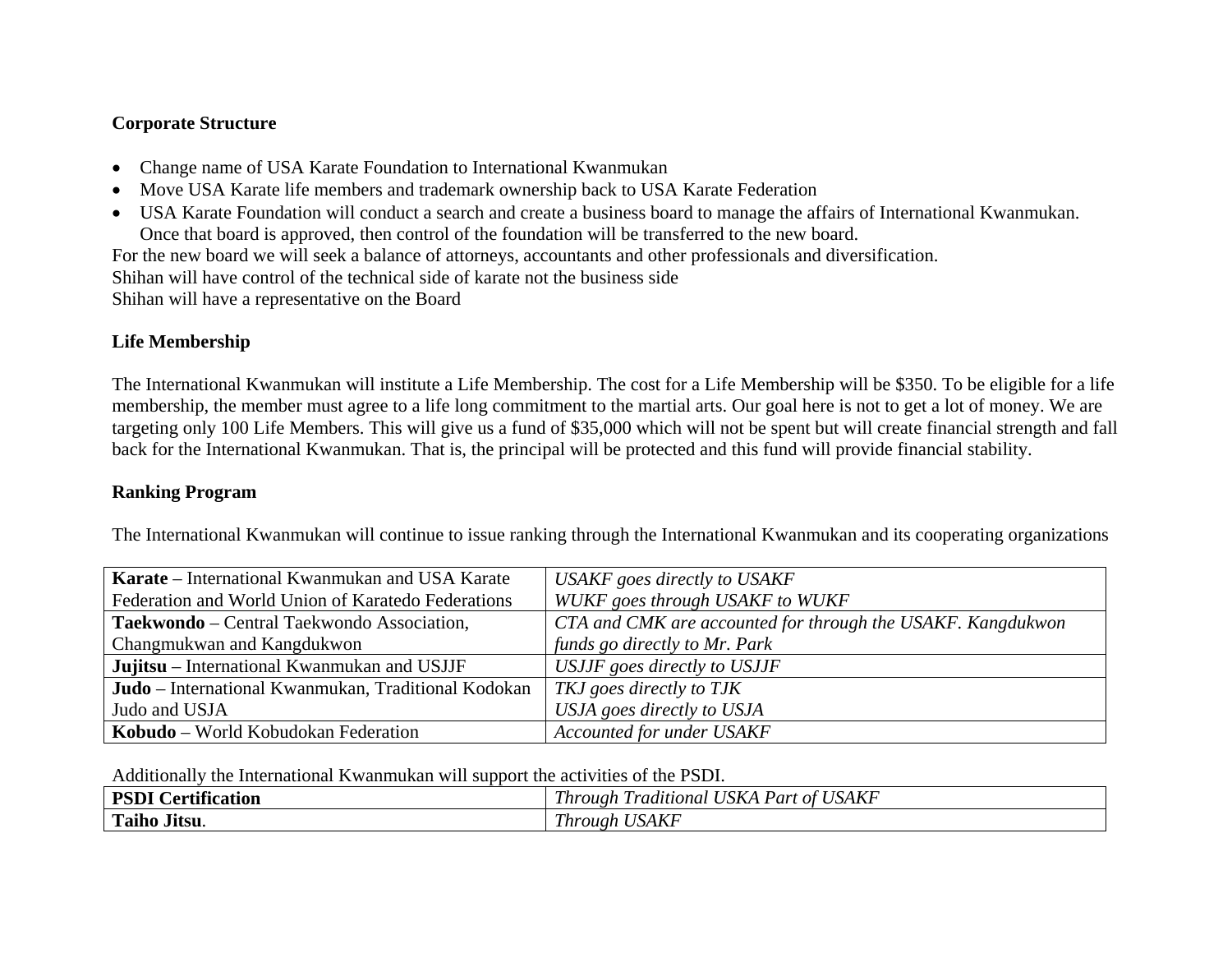Finally, the International Kwanmukan will authorize rank through the World Union of Karatedo Federations and the Kangdukwon through Chull Hee Park.

| $\mathbf{r}$<br><b>Kangdukwon</b> | $\sim$<br>$\bullet$<br>Hee<br>– actual<br>Park<br>cost<br>handling<br>charges<br>Chull<br>. plus<br>1 hrough |
|-----------------------------------|--------------------------------------------------------------------------------------------------------------|
| WI<br>Homologination              | IJГ<br><u>т.</u><br>1 hrough<br>'YAN                                                                         |

From time to time, the International Kwanmukan may provide for ranking through other organizations or for other martial arts as it has done in the past.

#### **Ranking Fees**

Kyu ranking fees go to support the dojo, instructor or promoting organization. The International Kwanmukan gets no income from kyu fees. Dojos are required to pay \$15 per certificate to Carol Hofer to print and maintain records. This is as per Hanshi Anderson's request to provide support to Carol Hofer. Carol provides excellent turn around time almost always less then a week and in some instances she can do next day. Carol works out of Pam and Pat Hickey's house free.

Black Belt fees go to the International Kwanmukan and each dojo, instructor, or promoting organization gets a portion of the promotion fee.

The International Kwanmukan pays the USA Karate Federation \$25 per certificate to create and print. Shihan Paiser provides printing services to the USA Karate Federation at \$1 per certificate.

WUKF Dan homologination available for any International Kwanmukan Black Belt, fee is the same regardless of rank.

Fees for other organizations are dependent on cost as set by the organization.

#### **Organizational and Individual Support**

It is important to support Kwanmukan activities, especially those of the USAKF as that is how we are considered internationally. Important to also advance your training through such activities as the International Symposium

A while back it was discussed that International Kwanmukan members should support events based certain criteria.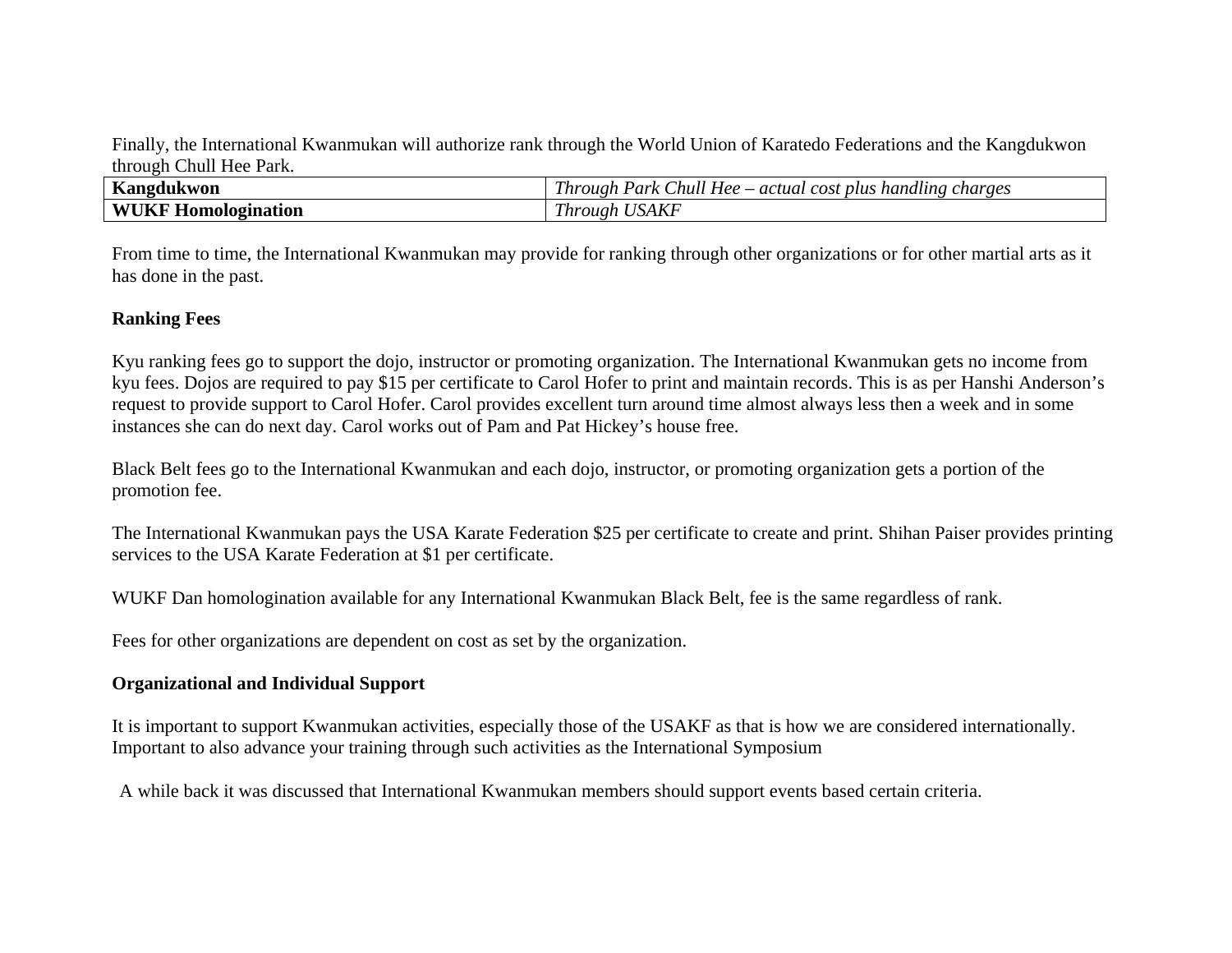In the selection of events, we should follow certain criteria. These criteria are,

- 1. Support International Kwanmukan events and activities
- 2. Support non-International Kwanmukan events held by International Kwanmukan Dojos.
- 3. Support events held by friends of the International Kwanmukan
- 4. Any other events.

As to tournament criteria, it was strongly urged to only attend tournament that have:

- 1. A defined set of rules and regulations
- 2. Tournament Officials and Referees trained and certified in those rules and regulations.
- 3. Tournament officials and referees who actually follow the rules and regulations posted for the event.

Below is a partial list of organizations holding events that may meet the above criteria. There may be other organizations that should be listed here. These organizations are not meant to be self-limiting but only to give a guide to organizations that hold proper activities, but as in all things, you should do your own checking first to make sure any particular event is an event worth supporting.

International Kwanmukan Symposium and Extravaganza TKJ Sanctioned Events USA Karate National Championships USAKF Sanctioned Events USANKF Sanctioned Events USJJF Sanctioned Events USKK Sanctioned Events

# **Use of Titles**

Robert Saal – Kaicho - President Patrick Hickey – Sosai – Director General  $9<sup>th</sup>$  Dans – Hanshi Those awarded Kyoshi – Shihan or Kyoshi – their option Those Awarded Renshi – Shihan or Sensei (whichever is applicable or Renshi – Choice of Shihan were Renshi resides..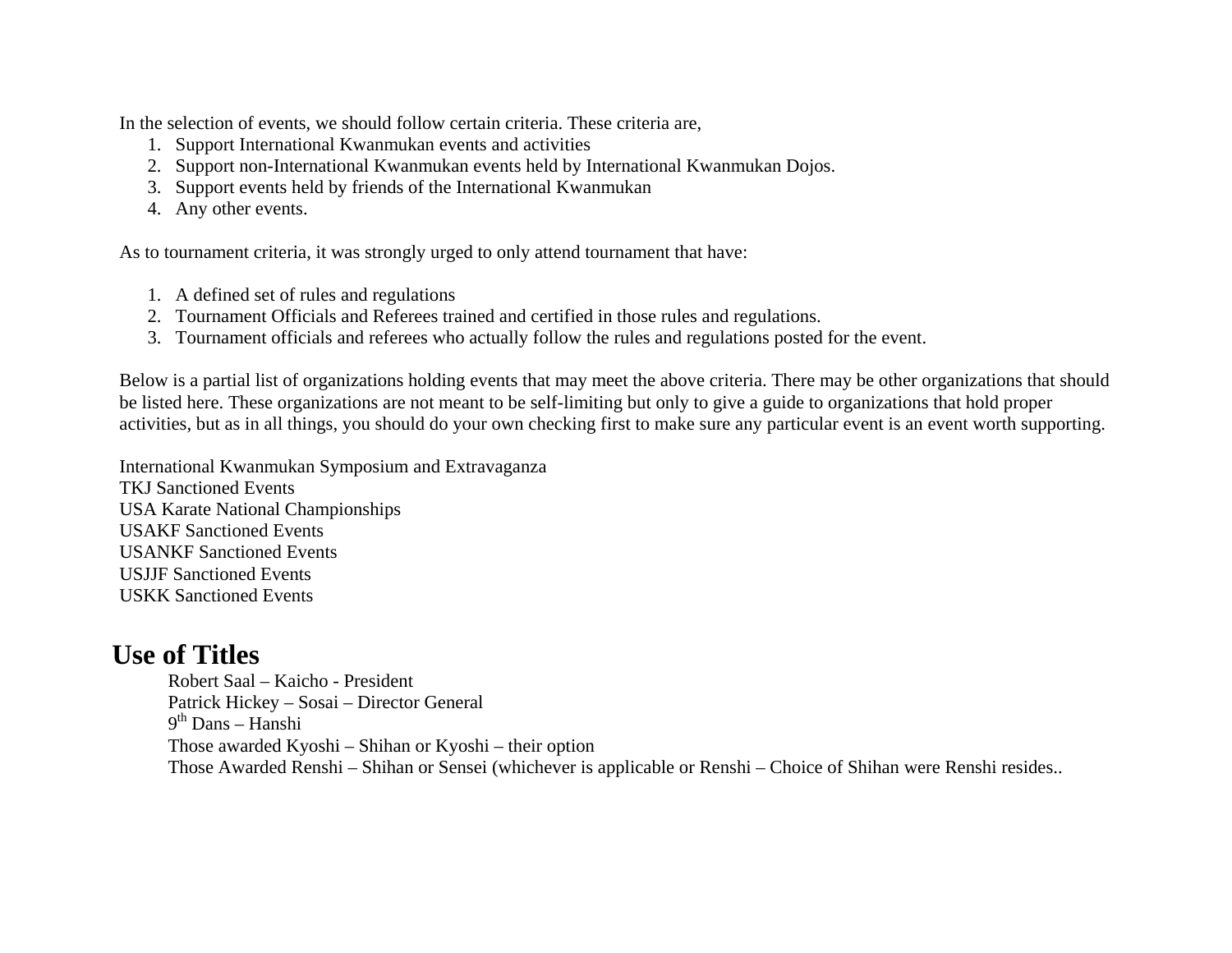# **INTERNATIONAL KWANMUKAN ON THE WORLD WIDE WEB**

The Internet presence of the International Kwanmukan is very developed. Sites exist for all International Kwanmukan worldwide to share and participate. There is now an International Kwanmukan Martial Arts Channel on YouTube and an International Kwanmukan Martial Arts Facebook presence.

#### **YouTube**

The link is: http://www.youtube.com/user/International KwanmukanKarate. Please feel free to join as a subscriber or friend. If you wish a video to be uploaded, you must send it to me first to preview. However, we can permit linking of your YouTube videos to this site where appropriate. The goal here is to share all members' activities through the YouTube medium. We can also provide for separate playlists so that you can include a YouTube feed on your website showing only those video in the playlist that you request.

#### **Facebook**

We have a very extensive Facebook network. The main Facebook page for International Kwanmukan is http://www.facebook.com/groups/International Kwanmukan/ . This is group page and has additional information and resources on the International Kwanmukan. We can email group members off of this page so it is important to join the group to receive timely emails on major International Kwanmukan events.

The second Facebook page Martial Arts is http://www.facebook.com/InternationalInternational Kwanmukan. I suggest you "Like" this page, as there are many photos, event information and other interesting tidbits on the International Kwanmukan. The page is open for you to contribute, but anything obnoxious will be edited out, as this page is eligible to all ages and practitioners of the International Kwanmukan. So please be courteous in your use of this page. If you want something uploaded to the Facebook page, please send it to me for consideration. If you post directly to this page I will edit your postings and inappropriate links and comments will be removed.

The group page for the International Kwanmukan Symposium is http://www.facebook.com/groups/International KwanmukanSymposium/. Please go up and join as a group member to receive timely information on this event.

There also is a page for founder George E. Anderson http://www.facebook.com/Hanshi.George.E.Anderson

All the Facebook pages have numerous photos and information that is updated periodically. Coding can be provided to allow Facebook feeds to your website.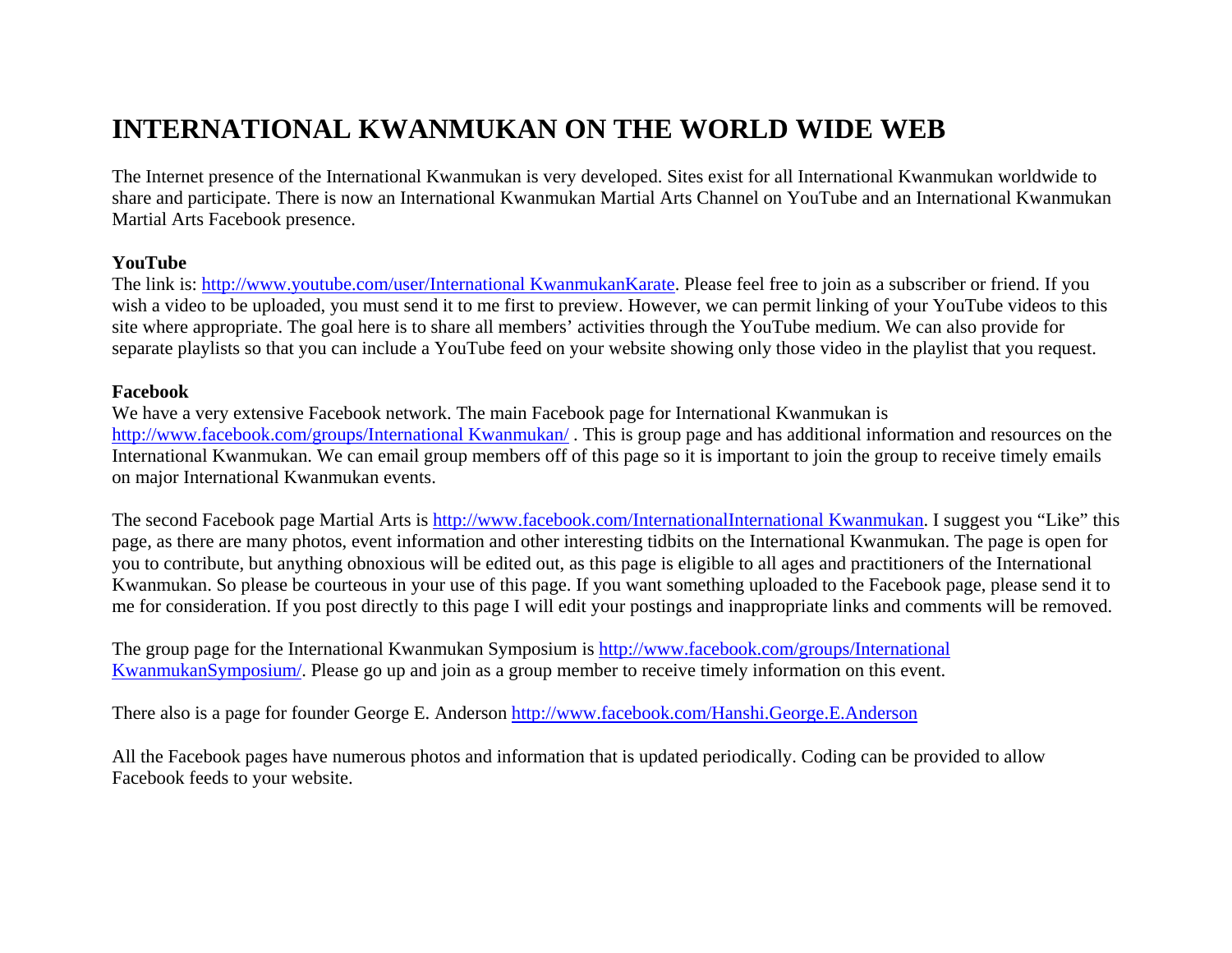#### **Related Facebook Pages**

*USA Karate Federation* http://www.facebook.com/groups/usakarate/

*USA Karate Championships* http://www.facebook.com/event.php?eid=192759547431023. Please go up and join as a guest to receive information on this event.

*PSDI* http://www.facebook.com/US.PSDI

*Nepal International Kwanmukan Karate* http://www.facebook.com/profile.php?id=100002457591980 Please support them by "Like".

*International Kwanmukan Karate Branch* http://www.facebook.com/Nepalibruceme3?ref=ts Please support them by "Like". There are also pages for USJJF, Traditional Kodokan Judo and others.

#### **Twitter** *@International Kwanmukan*

To get any updated notices you can also follow us on Twitter. Coding can be provided to have either twitter feed put on your website. USA Karate Federation on Twitter is *@usakarate1* 

**To get Tweets as a text message simply text "follow kwanmukan" to 40404 and you will receive any Kwanmukan tweets. To get Tweets as a text message simply text "follow usakarate1" to 40404 and you will receive any USA Karate tweets.**

#### **Google Calendar Link**

The International Kwanmukan Google Calendar can be found at this link:

https://www.google.com/calendar/ical/kwanmukan%40gmail.com/public/basic.ics. The calendar includes information on International Kwanmukan and USA Karate events. Permission to add events to the calendar can be given so dojos can put their events on the calendar. Coding can be provided to add this calendar to any website

#### **Websites**

The International Kwanmukan maintains the below website:

www.Kwanmukan.us – Information on International Kwanmukan and International Symposium. This website has all YouTube videos, a Facebook Feed, Twitter Feed, and the Google Calendar. Additionally, there is technical and historical information as well as links to register for International Kwanmukan and USA Karate Federation events.

Other pertinent websites:

www.usakaratechampionships.us – Information on registering for the USA Karate National Championships www.usakarate.uswww.psdi.us www.changmookwan.us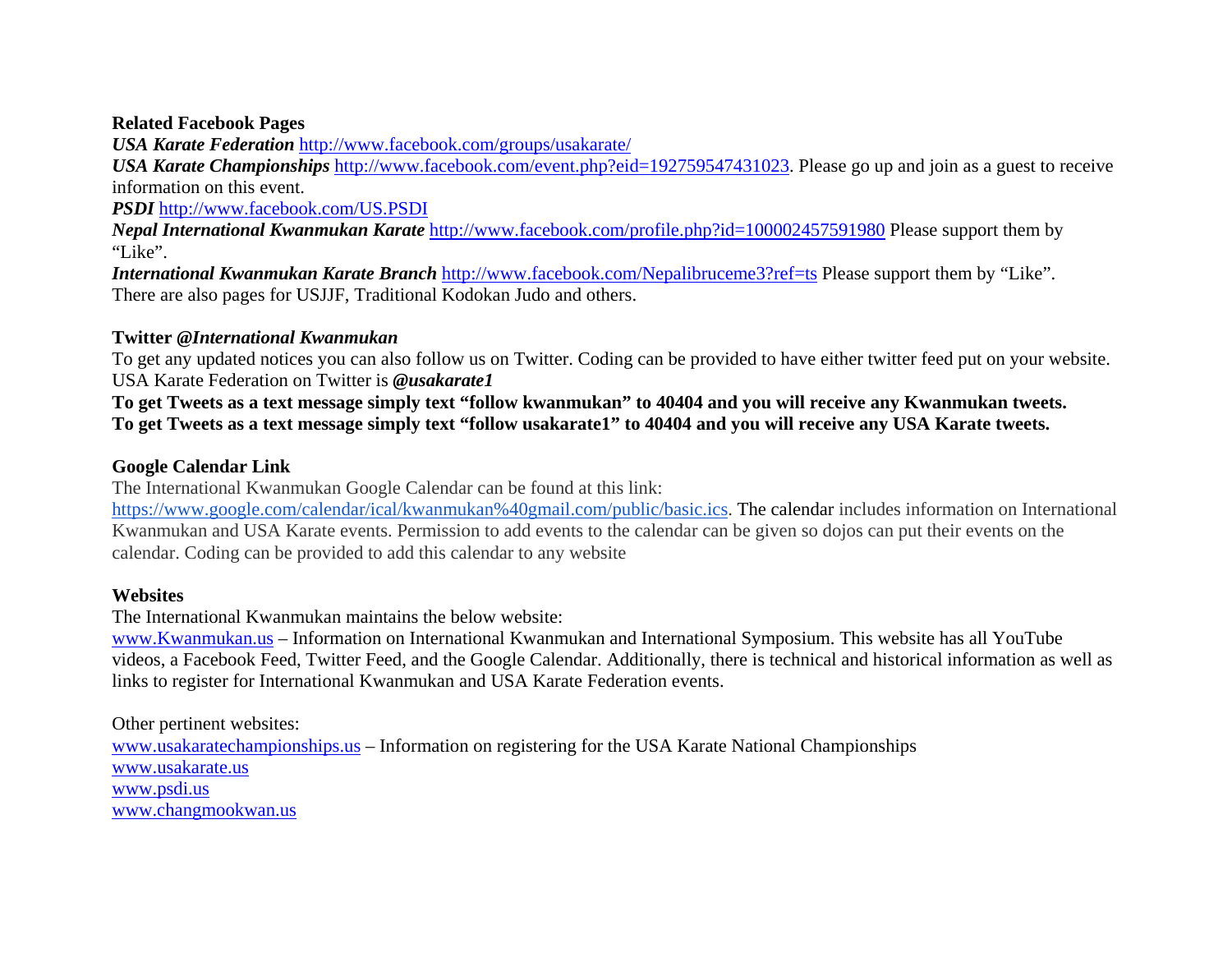www.centraltaekwondo.us www.kangdukwon.us

#### **Gi Embroidery**

Gi Embroidery is available at Sewing & Specialties By Karen - www.sewingandspecialties.com - 139 N Canal St, Canal Fulton, Ohio - (330) 854-0211. You can get Kwanmukan embroidered on the back of your gi and the black sensei logo with the kanji is also available at this location. Other dojo may have other places you can get your gi embroidered. It is a little costly because of the number of stitches and amount of thread required.

#### **Clothing and other articles**

You can order at our Land's End Store and get the Kwanmukan logo on many different items and articles of clothing. The International Kwanmukan receives no income from this. It is very easy to get no shipping or free logos if you keep track of their promotions.

http://ocs.landsend.com/cd/frontdoor?store\_name=Kwanmukan&store\_type=3

Additionally Golden Pyramid (Milt Kujawinski) had shirts for sale that have the Kwanmukan kangi on them. They are quite inexpensive.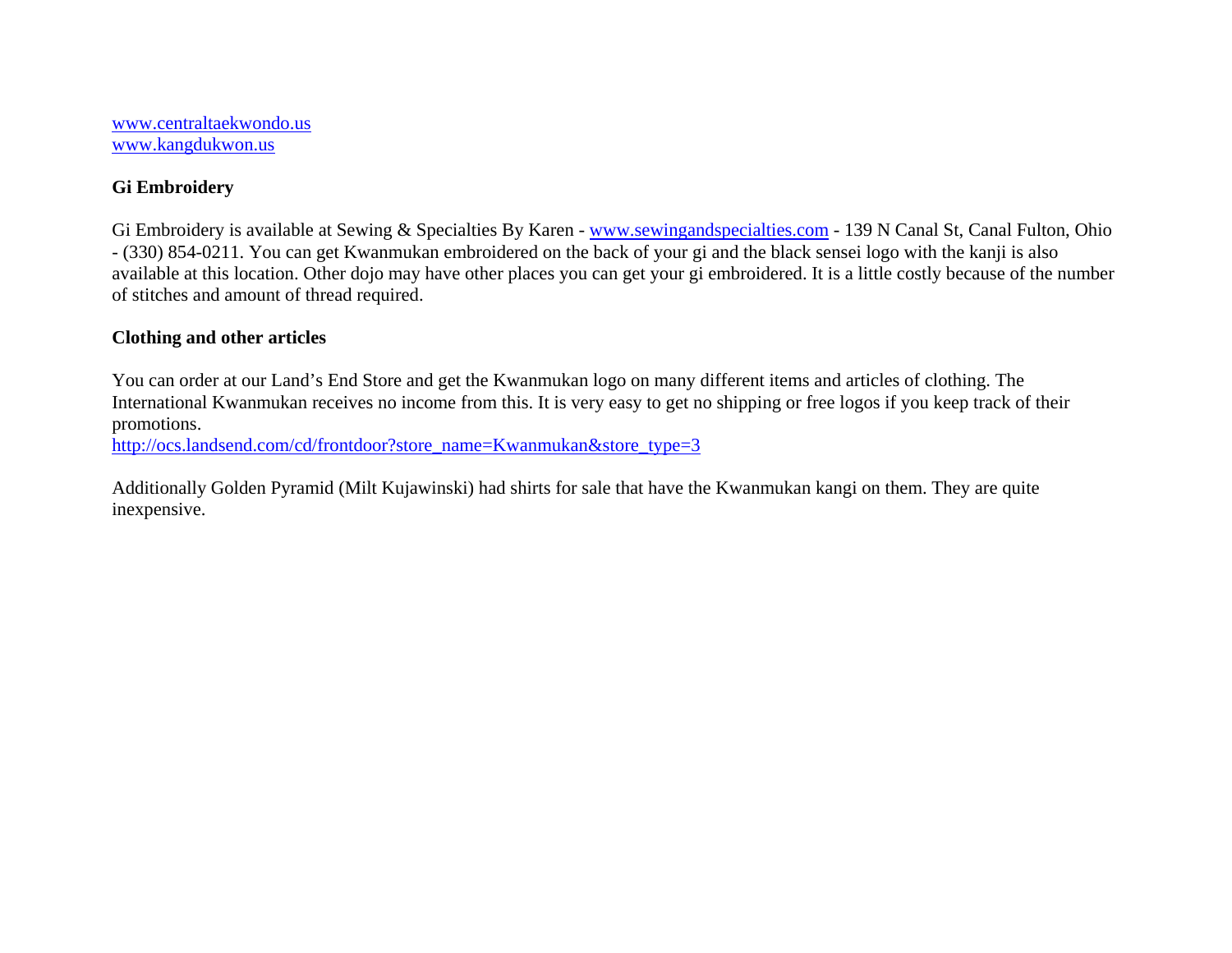|                                                               |                                                                     |                                                                        |                                                | <b>International Kwanmukan</b>          |                            |                          |                  |                               |                                                   |                                         |                       |                                                 |                  |                        |
|---------------------------------------------------------------|---------------------------------------------------------------------|------------------------------------------------------------------------|------------------------------------------------|-----------------------------------------|----------------------------|--------------------------|------------------|-------------------------------|---------------------------------------------------|-----------------------------------------|-----------------------|-------------------------------------------------|------------------|------------------------|
| Robert J. Saal, President                                     |                                                                     |                                                                        |                                                |                                         |                            |                          |                  |                               |                                                   |                                         |                       |                                                 |                  |                        |
| <b>Central Technical Committee (Shihan Council)</b>           |                                                                     |                                                                        |                                                |                                         |                            |                          |                  |                               |                                                   |                                         |                       |                                                 |                  |                        |
|                                                               | Patrick Hickey - Technical Director<br>Email kwanmukan@kwanmukan.us |                                                                        |                                                |                                         |                            |                          |                  |                               |                                                   |                                         |                       |                                                 |                  |                        |
|                                                               |                                                                     |                                                                        |                                                |                                         |                            |                          |                  |                               |                                                   | <b>Structure of Technical Committee</b> |                       |                                                 |                  |                        |
|                                                               |                                                                     |                                                                        |                                                |                                         |                            |                          |                  | Shihan                        | Sensei                                            | Sempai                                  |                       |                                                 |                  |                        |
| <b>Taekwondo</b><br>Karate<br>Judo<br>International Kwanmukan |                                                                     |                                                                        |                                                | Jujitsu<br>International                |                            | Kobudo                   |                  | Taiho Jitsu and PSDI          |                                                   | <b>Chinese Systems</b>                  |                       |                                                 |                  |                        |
| Kangdukwon<br>Changmookwon                                    |                                                                     |                                                                        |                                                | <b>USA Karate Federation</b>            | International<br>Kwanmukan |                          |                  | Kwanmukan                     |                                                   | World Kobudokan (USAKF)                 |                       | <b>Certification</b><br><b>Traditional USKA</b> |                  |                        |
|                                                               |                                                                     | Central Taekwondo                                                      | <b>WUKF</b>                                    | Traditional                             |                            |                          | <b>USJJF</b>     |                               |                                                   |                                         | (USAKF)               |                                                 |                  |                        |
|                                                               | Association                                                         |                                                                        |                                                | Represented by Shihans<br>Kodokan Judo  |                            |                          |                  |                               |                                                   |                                         |                       |                                                 |                  |                        |
|                                                               | (USAKF)                                                             |                                                                        |                                                | Patrick Hickey and Shihan               |                            | <b>USJA</b>              |                  |                               |                                                   |                                         |                       |                                                 |                  |                        |
|                                                               |                                                                     |                                                                        |                                                | <b>Brian Pendleton</b>                  |                            |                          |                  |                               |                                                   |                                         |                       |                                                 |                  |                        |
| Individual Kwanmukan Dojo                                     |                                                                     |                                                                        |                                                |                                         |                            |                          |                  |                               |                                                   |                                         |                       |                                                 |                  |                        |
|                                                               |                                                                     | Shihan Peter Paik is                                                   |                                                | <b>Shihan Patrick Hickey</b>            |                            | Represented by           |                  | Represented by a              |                                                   | Represented by                          |                       | Represented by                                  |                  | Shihan Milt Kujawinski |
| interested in                                                 |                                                                     |                                                                        | President and Shihan David                     | Shihan Patrick                          |                            |                          | number of Shihan |                               | Shihan Michael Bukala                             |                                         | Shihan Larry Overholt |                                                 | is interested in |                        |
| developing this area.                                         |                                                                     |                                                                        |                                                | Ames heads referee council<br>for USAKF | Hickey and Shihan          |                          |                  |                               |                                                   |                                         |                       |                                                 | developing this  |                        |
|                                                               |                                                                     |                                                                        |                                                | Shihan Ken Ferguson USAKF               | Ben DeLeon                 |                          |                  |                               |                                                   |                                         |                       |                                                 |                  |                        |
|                                                               |                                                                     |                                                                        | Coach and Shihan Peter Paik                    |                                         |                            |                          |                  |                               |                                                   |                                         |                       |                                                 |                  |                        |
|                                                               |                                                                     |                                                                        |                                                | Assisting                               |                            |                          |                  |                               |                                                   |                                         |                       |                                                 |                  |                        |
|                                                               |                                                                     |                                                                        |                                                |                                         |                            |                          |                  |                               |                                                   |                                         |                       |                                                 |                  |                        |
|                                                               |                                                                     |                                                                        | Ranking                                        | Competition                             | Ranking                    |                          | Ranking          | Competition                   | Ranking                                           | Competition                             | Ranking               | Certification                                   | Ranking<br>None  |                        |
| Ranking                                                       |                                                                     |                                                                        |                                                |                                         |                            |                          |                  |                               |                                                   |                                         |                       |                                                 |                  |                        |
|                                                               |                                                                     |                                                                        |                                                |                                         |                            |                          |                  |                               |                                                   |                                         |                       |                                                 |                  |                        |
|                                                               |                                                                     |                                                                        |                                                |                                         |                            |                          |                  |                               |                                                   |                                         |                       |                                                 |                  |                        |
|                                                               | Changmookwan                                                        |                                                                        |                                                |                                         |                            |                          |                  |                               |                                                   |                                         |                       | <b>Taiho</b>                                    | <b>PSDI</b>      |                        |
|                                                               |                                                                     | $\begin{array}{c} \text{Kangdukwon} \\ \text{Phil Ruhing} \end{array}$ |                                                |                                         |                            |                          |                  |                               |                                                   |                                         |                       | <b>Jitsu</b>                                    |                  |                        |
|                                                               |                                                                     |                                                                        |                                                |                                         |                            |                          |                  |                               |                                                   |                                         |                       | <b>Major Centers</b>                            |                  |                        |
|                                                               |                                                                     |                                                                        | <b>Kwammukan</b> with option<br>USAKF and WUKF | USAKF and WUKF                          | Kwammukan                  | Traditional Kodokan Judo |                  |                               |                                                   |                                         | <b>USAKF</b>          |                                                 |                  | Minor Divisions in     |
| Association                                                   |                                                                     |                                                                        |                                                |                                         |                            |                          | <b>USJA</b>      | Option for USJJF<br>Kwannukan | <b>USJIF</b>                                      |                                         |                       |                                                 |                  | <b>USAKF</b>           |
|                                                               |                                                                     |                                                                        |                                                |                                         |                            |                          |                  |                               |                                                   |                                         |                       |                                                 |                  |                        |
| <b>Central Taekwondo</b>                                      |                                                                     |                                                                        |                                                |                                         |                            |                          |                  |                               | And Shihan Bruce Bethers<br>Shihan Michael Paiser | World Kobudo Federation                 |                       | Carl Wilcox and                                 | Ed Kuras, IL     |                        |
|                                                               |                                                                     |                                                                        | for                                            |                                         |                            |                          |                  |                               |                                                   |                                         |                       | Jeff Rhodes, NC                                 |                  |                        |
|                                                               |                                                                     |                                                                        |                                                |                                         |                            |                          |                  |                               |                                                   |                                         |                       |                                                 |                  |                        |

These are our traditional organizational roots.